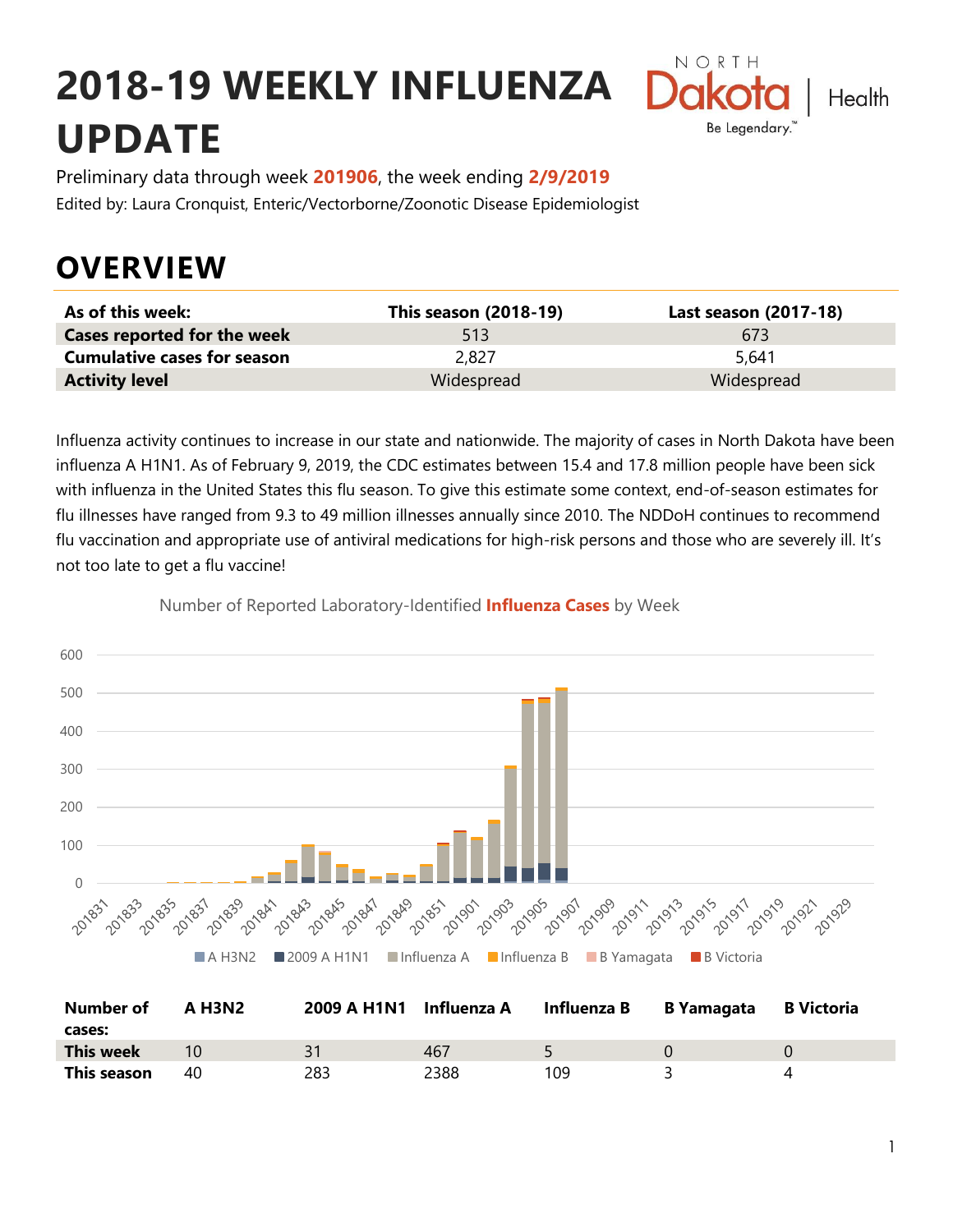Laboratory-confirmed influenza is a reportable disease in North Dakota. Influenza "cases" include people that have tested positive for influenza in a healthcare setting. It does not include people with influenza who did not seek healthcare, or who were diagnosed without a lab test, which is common. The true number of people with influenza in North Dakota is underrepresented, but case data allows us to see where and in what populations influenza is circulating. It also provides context regarding how the current season compares with previous seasons. Find more information about cases on [www.ndflu.com.](file://///nd.gov/doh/DOH-DATA/MSS/DC/PROGRAM/IMMUNE/Immunize/Influenza/Inf18-19/Surveillance/Weekly%20Summaries/www.ndflu.com)

## **CASE DEMOGRAPHICS**



#### Cases by **County**

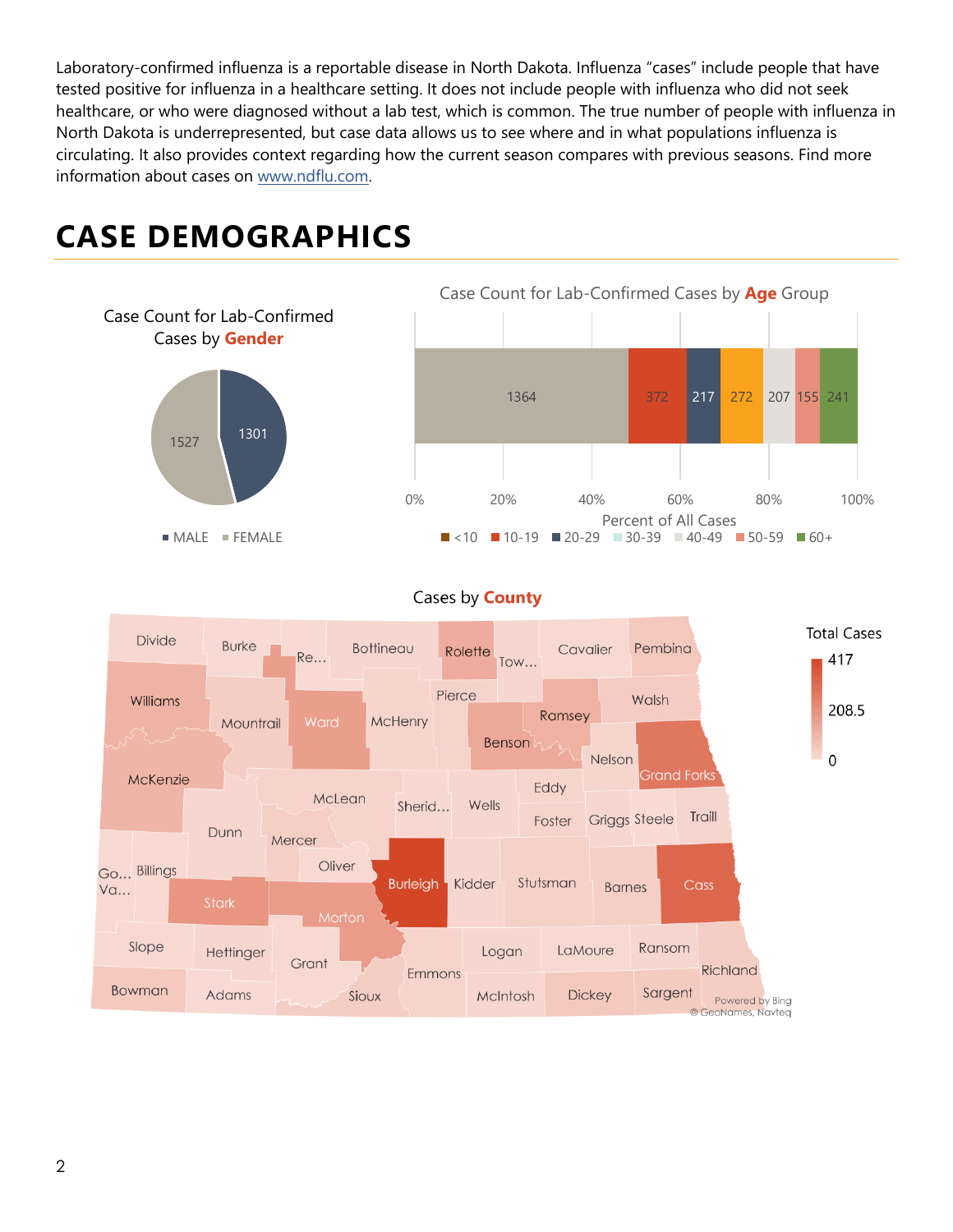## **OUTBREAKS**

During the influenza season, influenza outbreaks are common anywhere people gather, including schools, child care centers, and health care facilities. Outbreaks of influenza or influenza-like illness may be reported to the NDDoH. The following outbreaks have been reported this season:

| <b>Setting</b>              | <b>Number of outbreaks</b> | <b>Identified pathogens</b>                        |
|-----------------------------|----------------------------|----------------------------------------------------|
| Long Term Care, Basic Care, |                            | 2 influenza A; 1 flu A/B; 1 rhinovirus/Haemophilus |
| <b>Assisted Living</b>      |                            | <i>influenzae</i> ; 3 unknown                      |
| <b>Schools</b>              |                            | 1 flu A/B                                          |
| <b>Child Care Centers</b>   |                            | 1 influenza A; 1 unknown                           |

### **SURVEILLANCE PROGRAMS**

In addition to case reporting, the NDDoH uses a variety of information sources to fully describe what is happening during the influenza season.

#### **Hospitalizations**

This season, the NDDoH has introduced a new influenza hospitalization surveillance program. Select North Dakota hospitals report the number of influenza-related hospitalizations weekly to the NDDoH. Because this surveillance methodology is new, hospitalization numbers this year may not be comparable to those seen in previous years.



#### **Total number of hospitalizations: This week** 31 **This season**

### **Deaths**

Data on pneumonia and influenza deaths is obtained from Vital Records and based on the cause of death listed on the death certificate.



**Total number of deaths for the season: Pneumonia** 227 **Influenza** 5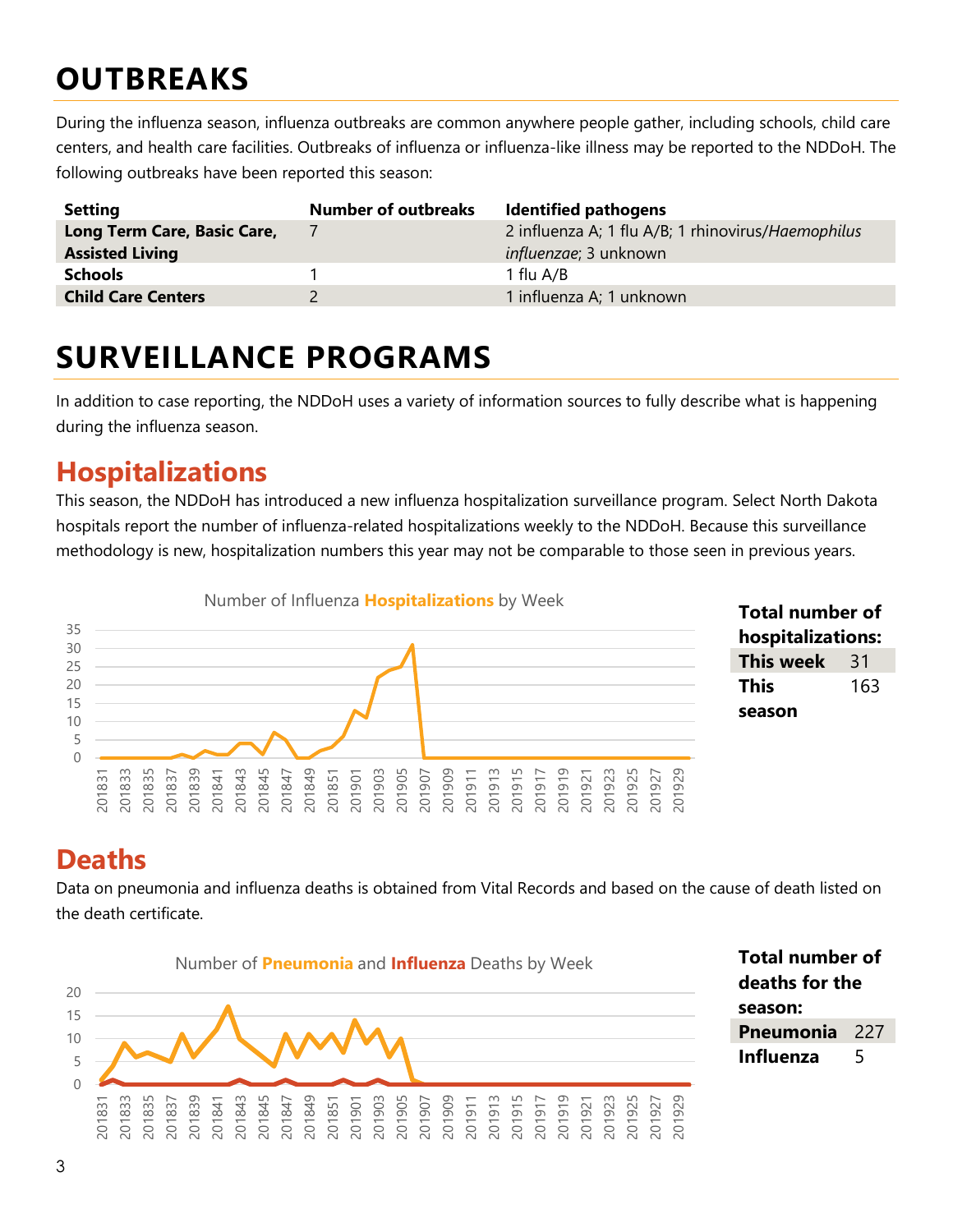### **Outpatient Influenza-like Illness**

The NDDoH participates in the national U.S. Outpatient Influenza-like Illness Surveillance Network (ILINet). Data from participating outpatient providers in North Dakota are pooled to create a state-wide estimate for the weekly percent of healthcare visits due to influenza-like illness (ILI). Patients presenting with a fever of 100ºF or greater and a cough and/or sore throat are considered to have ILI. For more information on state and national ILINet data, see FluView [Interactive.](https://gis.cdc.gov/grasp/fluview/fluportaldashboard.html)



### **Sentinel Laboratory Data**

The NDDoH receives influenza and RSV testing data from participating sentinel laboratories across the state. The total number of positive tests and the total number of tests conducted are reported and used to create a state-wide percent positivity statistic. For influenza, percent positivity of 10% or greater indicates "season level" influenza activity.

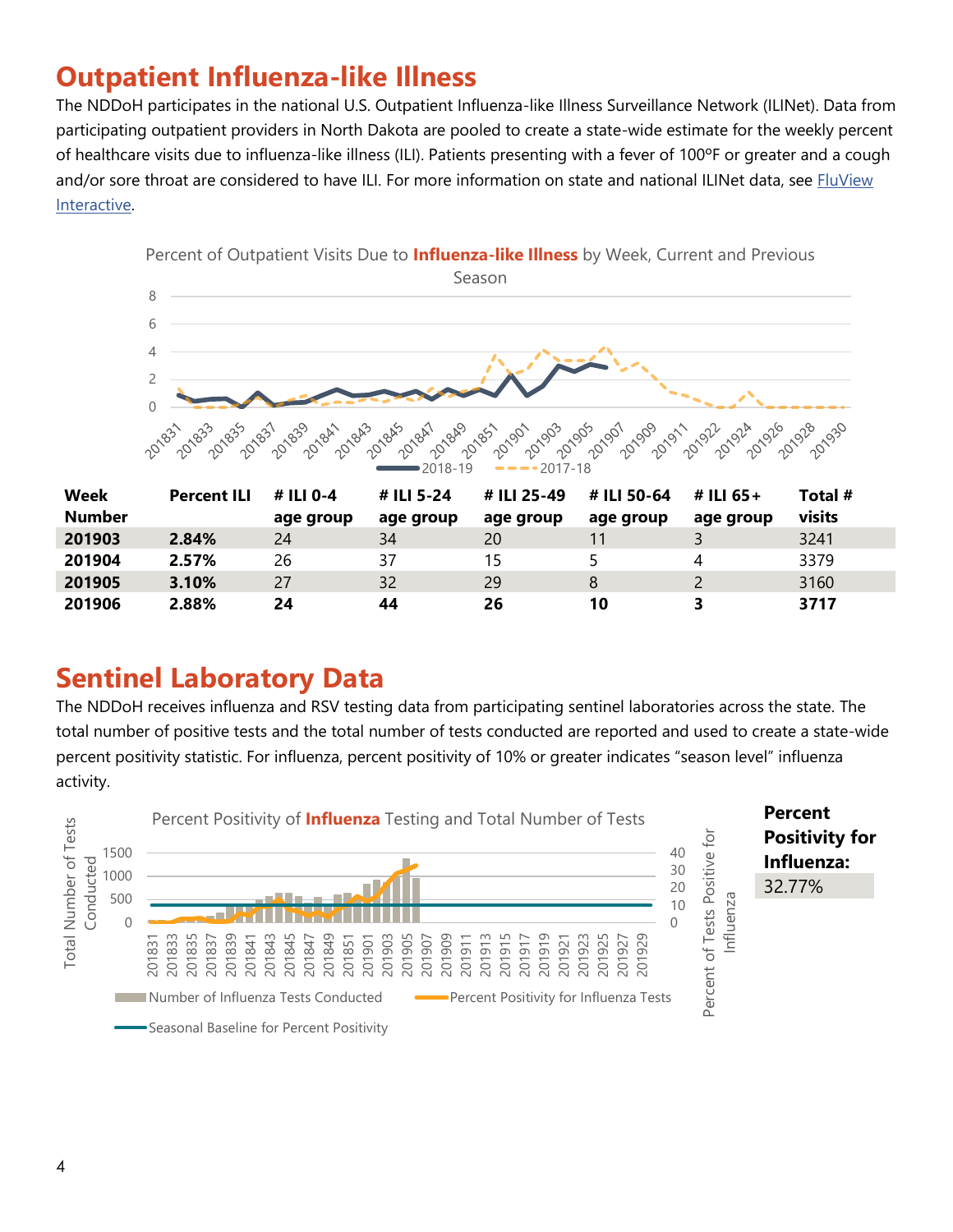

### **School Absenteeism**

During the influenza season, increases in school absenteeism data can be used as an early indicator for influenza circulation. The NDDoH received absenteeism data from a majority of schools in the state. Data here include absences for all reasons.



## **MULTISEASON COMPARISON**



| <b>Season</b> | <b>Total Cases</b> | Peak Week (week ending) Predominant Strain |                                 |
|---------------|--------------------|--------------------------------------------|---------------------------------|
| $2014 - 15$   | 6.443              | 12/27/2014                                 | A H3N2 (vaccine mismatch)       |
| 2015-16       | 1,942              | 3/12/2016                                  | 2009 A H1N1                     |
| 2016-17       | 7.507              | 2/18/2017                                  | A H <sub>3</sub> N <sub>2</sub> |